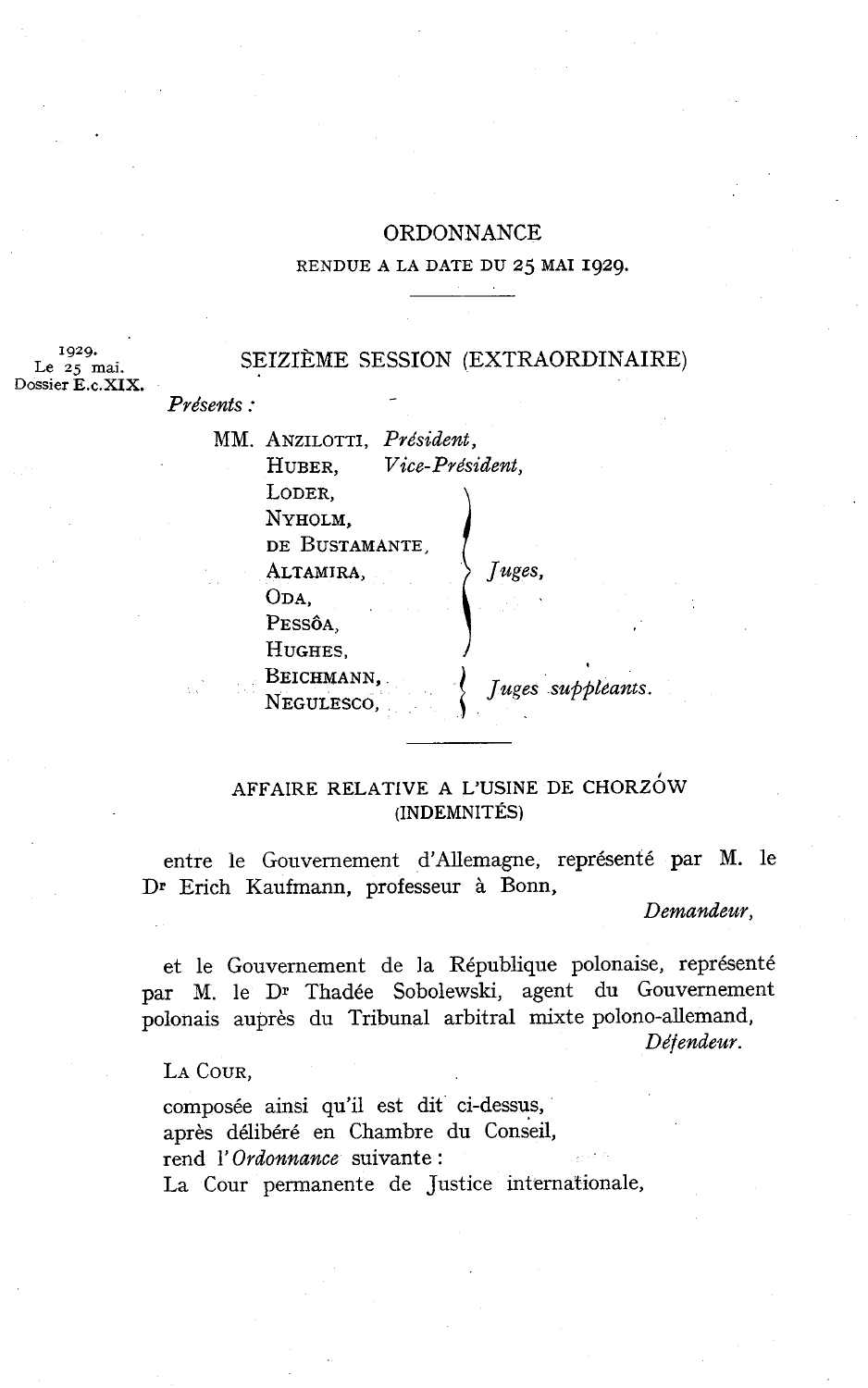# ORDER

#### MADE ON MAY 25th, 1929.

# SIXTEENTH (EXTRAORDINARY) SESSION. May  $^{1929}$ . May  $^{25}$ th.

File E. **c. XIX.** 

#### Before :

MM. ANZILOTTI, President, HUBER, Vice-President, LODER, NYHOLM, DE BUSTAMANTE, ALTAMIRA,  $\longrightarrow$  Judges, ODA, PESSÔA, HUGHES, BEICHMANN,  $N$ EGULESCO,  $Deputy-Judges.$ 

# CASE CONCERNING THE FACTORY AT CHORZOW (INDEMNITIES).

The Government of Germany, represented by Dr. Erich Kaufmann, Professor at Bonn.

*A* pplicant,

#### versus

The Government of the Polish Republic, represented by Dr. Thadeus Sobolewski, Agent for the Polish Government before the Polish-German Mixed Arbitral Tribunal,

Respondent.

## THE COURT,

composed as above, after deliberation, makes the following Order:

The Permanent Court of International Justice.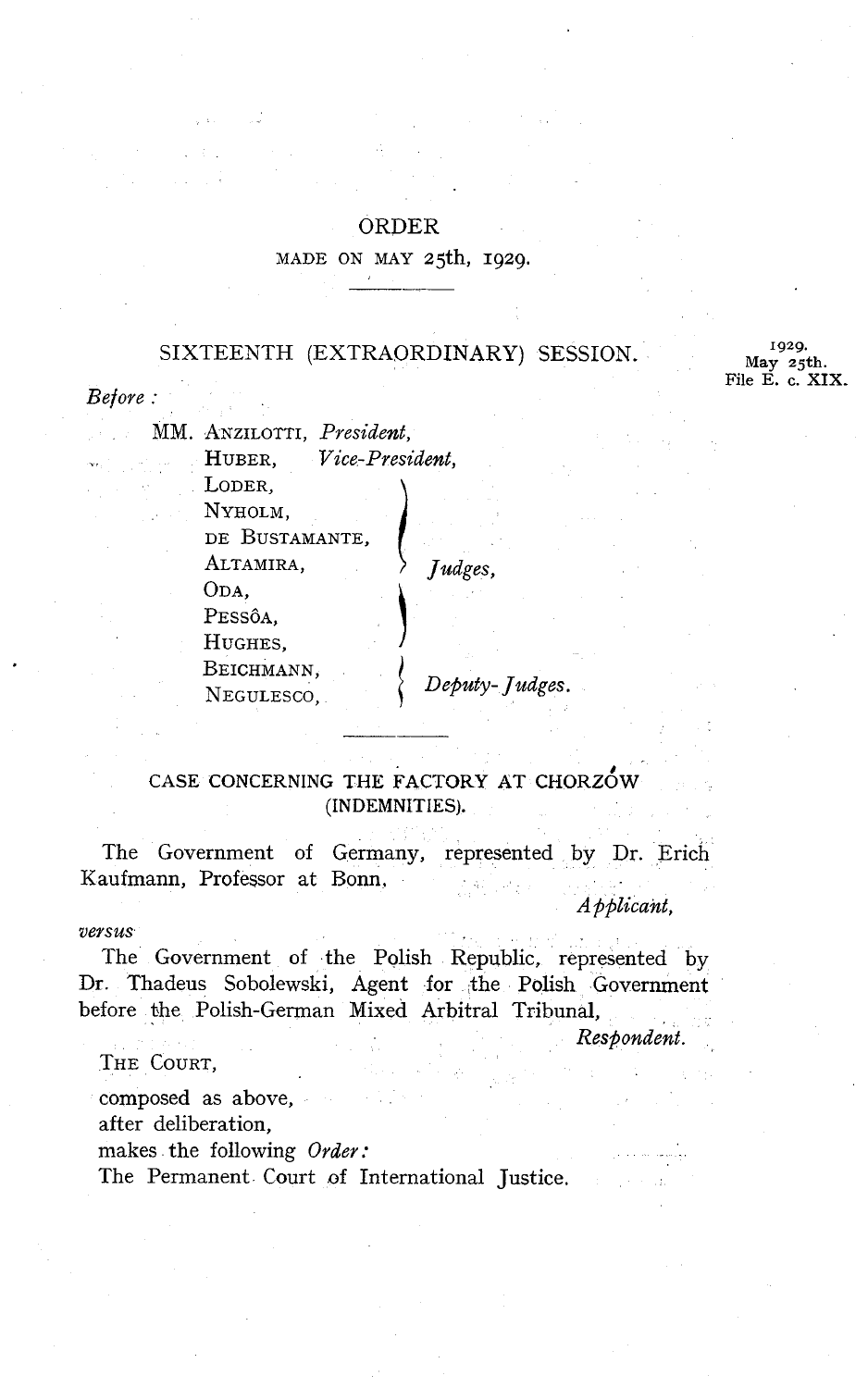$12$  CHORZÓW. - ORDONNANCE DU 25 MAI 1929

Vu la Requête introductive d'instance déposée, au nom du Gouvernement allemand, au Greffe de la Cour le 8 février 1927;

Vu l'Arrêt n° 13 rendu par la Cour sur cette Requête à la date du 13 septembre 1928;

Vu l'ordonnance rendue par le Président de la Cour le 15 décembre 1928 **l;** 

Vu l'article 48 du Statut ;

Vu l'article 61 du Règlement ;

Attendu que, par lettre du 6 décembre 1928, l'agent du Gouvernement allemand en l'affaire dont il s'agit a, en se référant à l'article 61 du Règlement, informé le Greffier de la Cour que, «dans l'affaire concernant l'usine de Chorzów, les Parties sont tombées d'accord sur la solution à donner au litige » ;

Attendu que, par lettre du 13 décembre 1928, l'agent du Gouvernement polonais en l'affaire a fait au Greffier une communication dans les mêmes termes ;

Attendu que copie d'un accord intervenu, le 12 novembre 1928, entre le Fisc polonais, d'une part, el la Bayerische Stickstoffwerke A.-G. et 1'Oberschlesische Stickstoffwerke A.-G., représentées par M. le professeur Dr Caro, d'autre part, ainsi que de notes échangées, le 27 novembre 1928, entre le ministre des Affaires étrangères de Pologne et le ministre d'Allemagne à Varsovie, a été communiquée à la Cour par l'agent du Gouvernement allemand; que l'agent du Gouvernement polonais a renvoyé aux documents ainsi déposés, dont copie avait été mise à sa disposition; que, d'ailleurs, par lettre du rer février 1929, il a, sur la demande du Greffier, communiqué à celui-ci le texte polonais, faisant autorité, dudit accord du 12 novembre 1928 ;

Attendu, aux termes dudit échange de notes du 37 novembre 1928, que le Gouvernement allemand a déclaré que, « pour ce qui est de l'affaire de Chorzów, il n'y a plus de divergence de vues entre le Reich allemand et la Pologne » ; et qu'il a été convenu entre les Parties que l'« instance actuellement pendante devant la Cour permanente de Justice internationale de La Haye, en l'affaire de Chorzów, sera retirée comme devenue sans objet »;

Annexe, **p. 14.**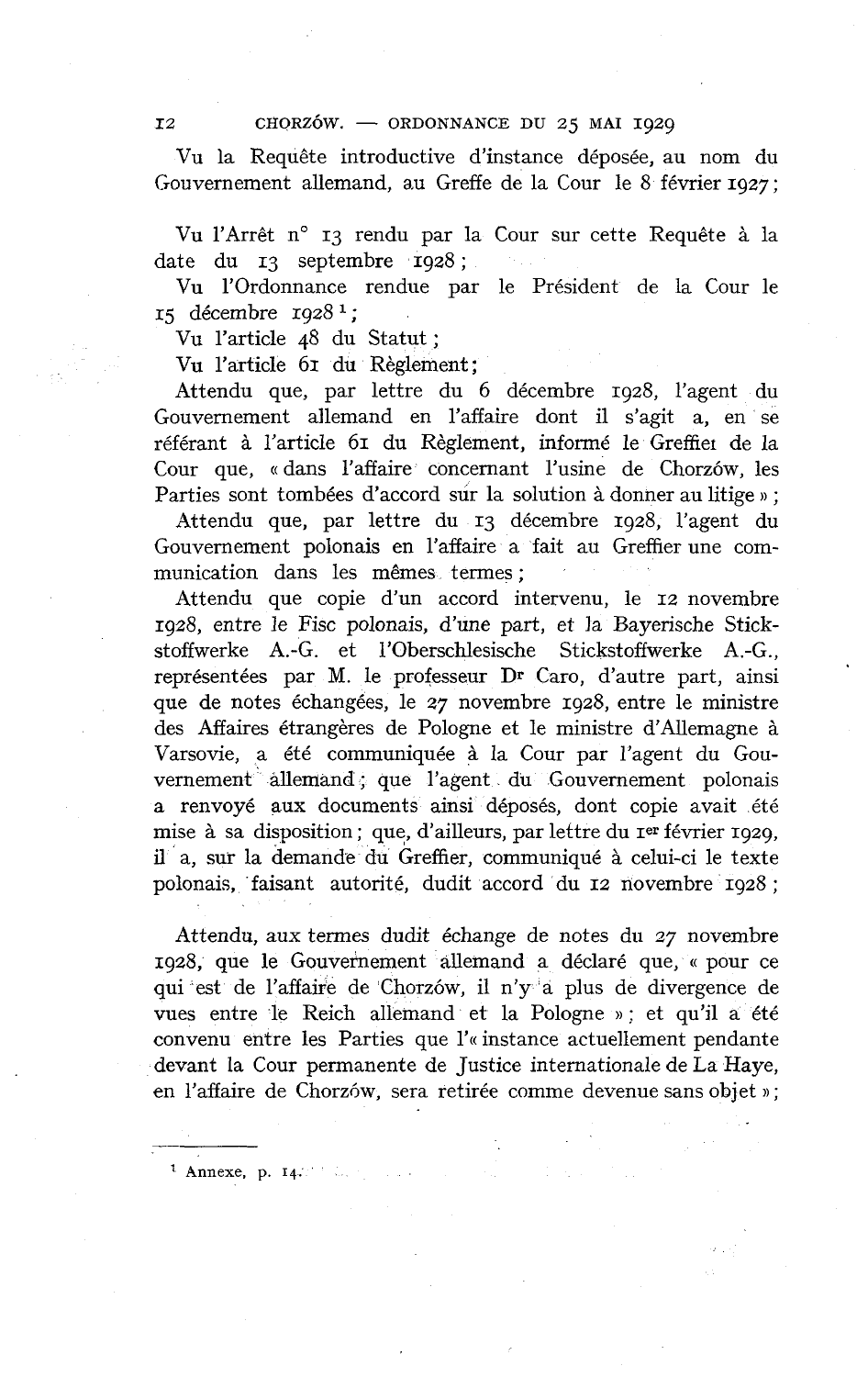CHORZÓW,-ORDER OF COURT (MAY 25th, 1929)

- Having regard to the Application instituting proceedings filed on behalf of the German Government with the Registry of the Court on February 8th, 1927 ;

Having regard to Judgment No. **13** delivered by the Court upon this Application on September 13th, 1928 ;

Having regard to the Order made by the President of the Court on December 15th, 1928<sup>1</sup>;

Having regard to Article 48 of the Statute ;

Having regard to Article 61 of the Rules of Court :

Whereas, by a letter dated December 6th, 1928, the Agent for the German Government in this case, referring to Article 61 of the Rules, informed the Registrar of the Court that, "in the case concerning the factory at Chorzów, the Parties had concluded an agreement regarding the settlement of the dispute" ;

Whereas, by a letter dated December 13th, 1928, the Agent for the Polish Government in this case addressed to the Registrar a communication in the same terms ;

Whereas copies of an agreement reached on November 12th, 1928, between the Polish Treasury, of the one part, and the Bayerische Stickstoffwerke A.-G. and the Oberschlesische Stickstoffwerke A.-G., represented by Professor Dr. Caro, of the other part, as also of notes exchanged on November 27th, 1928, between the Polish Minister for Foreign Affairs and the German Minister at Warsaw, were communicated to the Court by the Agent for the German Government ; and as the Polish Government's Agent referred to the documents thus filed, copies of which had been placed at his disposa1 ; as, moreover, by a letter dated February 1st, 1929, he communicated to the Registrar, at the latter's request, the Polish, authoritative, text of the above-mentioned agreement of November  $r_2$ th,  $r_1q_23$ ;

U'hereas, according to the terms of the above-mentioned exchange of notes of November  $27th$ , 1928, the German Government declared that, "as regards the Chorzow case, no further difference of opinion exists as between the German Reich and Poland" ; and that it had been agreed between the Parties that the "suit now pending before the Permanent Court of International Justice at The Hague will be withdrawn as having no further purpose";

**Annex, p. 14.**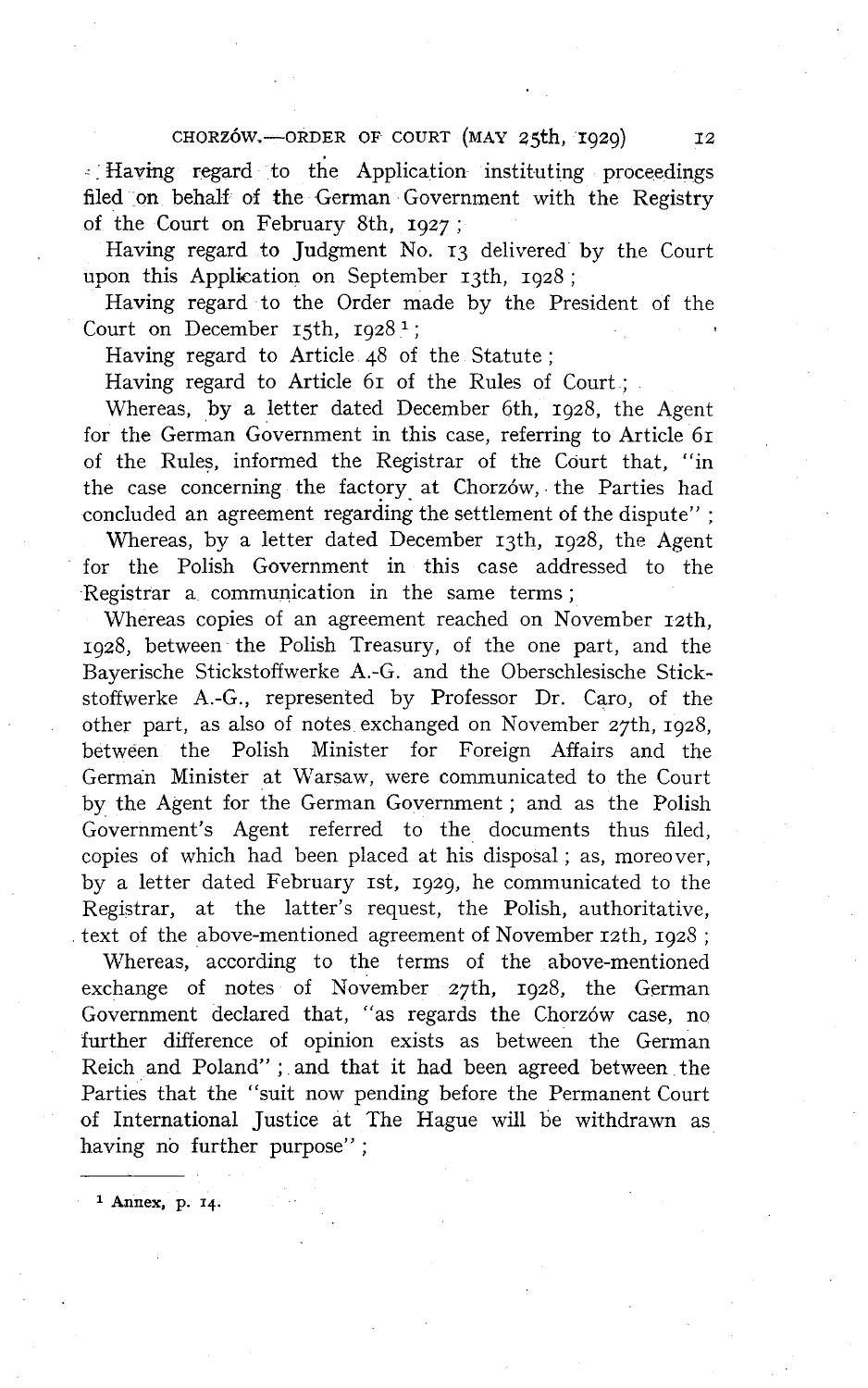# I3 CHORZOW. - ORDONNANCE DU 25 MAI 1929

'Attendu que, par Ordonnance du 15 décembre 1928, le Président de la Cour - considérant, entre autres, **c** qu'il y a<br>Président de la Cour - considérant, entre autres, **c** qu'il y a lieu d'estimer que I'accord intervenu comporte la solution de l'ensemble du litige porté devant la Cour à la date du 8 février 1927, par le Gouvernement allemand ; et que l'accord entre les Parties ayant, avant la clôture de la procédure, été hotifié par écrit à la Cour, il ne reste à celle-ci, aux termes de l'article 61 du Règlement, qu'à donner acte de l'accord inter $v$ enu »  $-$  a prononcé la clôture de la procédure par experts instituée en l'affaire de l'usine de Chorzów (indemnités) en vertu, notamment, de l'arrêt rendu par la Cour à la date du **<sup>13</sup>**septembre 1928 ;

Considérant que les notes échangées le 27 novembre 1928 entre le ministre des Affaires étrangères de Pologne et le ministre d'Allemagne à Varsovie constituent, en l'espèce, « l'accord sur la solution à donner au litige », dont, aux termes de l'article 61, alinéa premier, du Règlement, la notification par écrit à la Cour avant la clôture de la procédure est l'une des conditions pour l'application de ladite disposition ;

## LA COUR.

Donne acte au Gouvernement du Reich allemand et au . Gouvernement de la République polonaise, respectivement demandeur et défendeur en l'affaire relative à l'usine de Chorzów (indemnités), de l'accord sur la solution à donner au litige intervenu entre eux le 27 novembre 1928 ;

Constate que la procédure au sujet de ladite affaire a pris fin.

Fait en français et en anglais, le texte français faisant foi,. au Palais de la Paix, à La Haye, le vingt-cinq mai mil neuf cent vingt-neuf, en trois exemplaires, dont l'un restera déposé aux archives de la Cour et dont les autres seront transmis aux agents du Gouvernement d'Ailemagne et du Gouvernement de la République polonaise respectivement.

> Le Président de la Cour : *(Signd)* D. ANZILOTTI. Le Greffier de la Cour : *(Signd)* **A.** HAMMARSK **JOLD.**  Le<br>(.<br>Le<br>(.